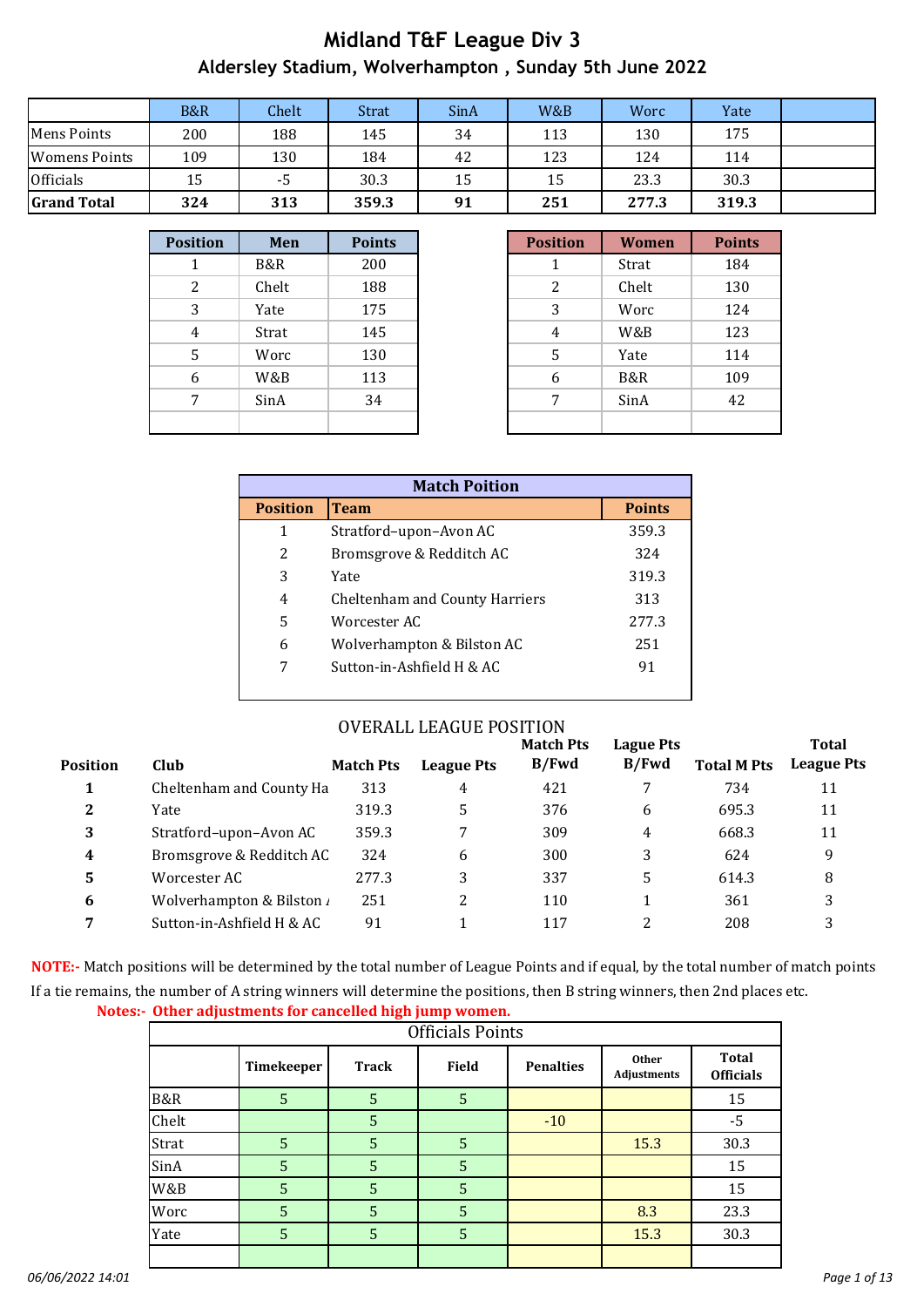| <b>Senior Men</b>             |                | <b>B&amp;R</b>  |                 | <b>Chelt</b>            |                 | <b>Strat</b>            |                | <b>SinA</b> |                 | <b>W&amp;B</b> |                | <b>Worc</b>             |                 | Yate           |   |   |
|-------------------------------|----------------|-----------------|-----------------|-------------------------|-----------------|-------------------------|----------------|-------------|-----------------|----------------|----------------|-------------------------|-----------------|----------------|---|---|
|                               | A              | B               | A               | B                       | A               | B                       | A              | B           | A               | $\mathbf{B}$   | A              | B                       | A               | B              | A | B |
| <u>100m</u>                   | 5              | 3               | 10              | 6                       | 6               | 2                       |                |             | 4               | 4              | 7              | 5                       | 8               | 8              |   |   |
| <u>200m</u>                   | 8              | 6               | 7               | $\overline{\mathbf{3}}$ | $\overline{4}$  | $\overline{2}$          |                |             | 5               | 4              | $6\phantom{a}$ | $\overline{5}$          | $\overline{10}$ | $\overline{8}$ |   |   |
| 400m                          | 10             | 8               | $\overline{5}$  | $\overline{5}$          | $\overline{7}$  | 6                       |                |             | 6               |                | 8              |                         |                 |                |   |   |
| 110m H                        | 7              | 8               | 8               |                         |                 |                         |                |             | 10              |                |                |                         |                 |                |   |   |
| <b>400mH</b>                  | 8              | 8               | 7               |                         | 10              |                         |                |             |                 |                |                |                         |                 |                |   |   |
| 800m                          | 10             | 8               | 5               | 3                       | $\overline{7}$  | 5                       | 4              |             | 8               | 4              | 6              | 6                       |                 |                |   |   |
| 1500m                         | 7              | $\overline{8}$  | 4               | 5                       | $\overline{5}$  | 4                       | 3              |             | 10              | 6              | $\overline{8}$ |                         | 6               |                |   |   |
| 3000m                         | 8              | $\overline{8}$  | 6               | $\overline{5}$          | $\overline{7}$  | 4                       | $\overline{5}$ |             | $\overline{10}$ | 6              |                |                         |                 |                |   |   |
| 3000m s/c                     | 8              | $\overline{8}$  | 7               | 6                       |                 |                         | 6              |             |                 |                |                |                         | 10              |                |   |   |
| <b>Long Jump</b>              | 6              | $\overline{5}$  | $\overline{10}$ | $\overline{8}$          | $\overline{5}$  | 4                       |                |             | $\overline{4}$  |                | $\overline{8}$ |                         | $\overline{7}$  | 6              |   |   |
| <b>Triple Jump</b>            |                |                 | 7               | $\overline{8}$          | 6               |                         |                |             |                 |                | $\overline{8}$ |                         | 10              | 6              |   |   |
| <b>High Jump</b>              | $\overline{5}$ |                 | 8               |                         | $\overline{10}$ | $\overline{\mathbf{8}}$ |                |             |                 |                | 7              |                         | 6               | 6              |   |   |
| <b>Pole Vault</b>             |                |                 | $\overline{10}$ |                         |                 |                         |                |             |                 |                |                |                         | 8               | $\overline{8}$ |   |   |
| <b>Shot Putt</b>              | $\overline{8}$ | $\overline{5}$  | 7               | $\overline{2}$          | $\overline{3}$  | 3                       | 5              |             | $\overline{4}$  | 6              | 6              | $\overline{\mathbf{4}}$ | $\overline{10}$ | $\overline{8}$ |   |   |
| <b>Discus</b>                 | 6              | 5               | 15              | $\mathbf{2}$            | 3               | 3                       | 5              |             | 4               | 4              | 7              | 8                       | 8               | 6              |   |   |
| <b>Hammer</b>                 | 8              | 6               | 4               |                         | 5               |                         | 6              |             |                 |                | 7              |                         | $\overline{15}$ | 8              |   |   |
| <b>Javelin</b>                | 6              | 5               | $\overline{5}$  | $\overline{2}$          | 10              | 3                       |                |             | $\overline{4}$  | $\overline{4}$ | 8              | 8                       | 7               | 6              |   |   |
| <b>4x100m</b>                 | $\overline{7}$ |                 | $\overline{10}$ |                         | $\overline{5}$  |                         |                |             | 6               |                | $\overline{8}$ |                         |                 |                |   |   |
| 4x400m                        |                | 10 <sup>°</sup> |                 | $\overline{7}$          |                 | 8                       |                |             |                 |                |                |                         |                 |                |   |   |
| <b>Total Top 25 Aggregate</b> |                | 200             |                 | 188                     |                 | 145                     |                | 34          |                 | 113            |                | 130                     |                 | 175            |   |   |

#### **19 Events entered for Senior Men**

| <b>Senior Women</b>    |                | <b>B&amp;R</b>          |                 | <b>Chelt</b>   |                | <b>Strat</b>   |                 | <b>SinA</b> |                | <b>W&amp;B</b> |                 | <b>Worc</b>             |                | <b>Yate</b>             |   |   |
|------------------------|----------------|-------------------------|-----------------|----------------|----------------|----------------|-----------------|-------------|----------------|----------------|-----------------|-------------------------|----------------|-------------------------|---|---|
|                        | A              | В                       | A               | В              | A              | B              | A               | В           | A              | B              | A               | B                       | A              | B                       | A | B |
| 100m                   | 8              | 8                       | 6               | 5              | 4              | $\overline{2}$ | 10 <sup>°</sup> |             | 5              | 6              | $\overline{7}$  | $\overline{\mathbf{4}}$ | 3              | 3                       |   |   |
| 200 <sub>m</sub>       | $\overline{7}$ | $\overline{8}$          | 4               |                | 3              | 4              | 10 <sup>1</sup> |             | 5              |                | 6               | 6                       | $\overline{8}$ | 5                       |   |   |
| 400m                   | 6              |                         | 8               |                | $\overline{7}$ | 8              |                 |             | 4              |                | 5               |                         | 10             |                         |   |   |
| 100m H                 |                |                         |                 |                | $\overline{7}$ | $\overline{8}$ |                 |             |                |                | 10              |                         | 8              |                         |   |   |
| 400m H                 |                |                         |                 |                | $\overline{8}$ |                |                 |             |                |                | $\overline{15}$ | $\overline{8}$          |                |                         |   |   |
| 800m                   | $\overline{7}$ |                         |                 |                | 6              | 6              |                 |             | 8              | 8              | 10              |                         |                |                         |   |   |
| 1500m                  |                |                         | 6               |                | $\overline{7}$ | 8              |                 |             | 10             | 6              | $\overline{8}$  |                         |                |                         |   |   |
| 3000m                  | $\overline{8}$ |                         |                 |                | $\overline{7}$ | 6              |                 |             | 10             | $\overline{8}$ |                 |                         |                |                         |   |   |
| 3000m s/c              |                |                         | $\overline{15}$ |                | $\overline{8}$ |                |                 |             |                |                |                 |                         |                |                         |   |   |
| <b>Long Jump</b>       | 8              | $\overline{5}$          | 4               | 3              | 5              | 6              |                 |             | 6              |                | $\overline{7}$  | 8                       | 10             | $\overline{\mathbf{4}}$ |   |   |
| <b>Triple Jump</b>     |                |                         |                 |                | 10             | 8              |                 |             |                |                |                 |                         |                |                         |   |   |
| <b>High Jump</b>       |                |                         |                 |                |                |                |                 |             |                |                |                 |                         |                |                         |   |   |
| <b>Pole Vault</b>      |                |                         |                 |                |                |                |                 |             |                |                |                 |                         |                |                         |   |   |
| <b>Shot Putt</b>       | 4              | 3                       | 15              | 8              | $\overline{8}$ | 6              | 3               | 1           | 6              | 5              | 7               | $\overline{2}$          | $\overline{5}$ | 4                       |   |   |
| <b>Discus</b>          | 4              | $\overline{\mathbf{3}}$ | $\overline{10}$ | $\overline{8}$ | 6              | 4              | 5               |             | $\overline{8}$ | 6              |                 |                         | $\overline{7}$ | 5                       |   |   |
| <b>Hammer</b>          | 5              |                         | $\overline{8}$  | 6              | 6              | 4              | 4               | 3           | 10             | $\overline{8}$ |                 |                         | 7              | 5                       |   |   |
| <u>Javelin</u>         | 6              | 4                       | 8               | $\overline{5}$ | 7              | 6              | 3               | 3           | 4              |                | 5               |                         | 15             | 8                       |   |   |
| 4x100m                 | $\overline{7}$ |                         | 6               |                | $\overline{8}$ |                |                 |             |                |                | $\overline{10}$ |                         |                |                         |   |   |
| 4x400m                 |                | 8                       |                 | 5              |                | 10             |                 |             |                |                |                 | 6                       |                | 7                       |   |   |
| Total Top 25 Aggregate |                | 109                     |                 | 130            |                | 184            |                 | 42          |                | 123            |                 | 124                     |                | 114                     |   |   |

**19 Events entered for Senior Women**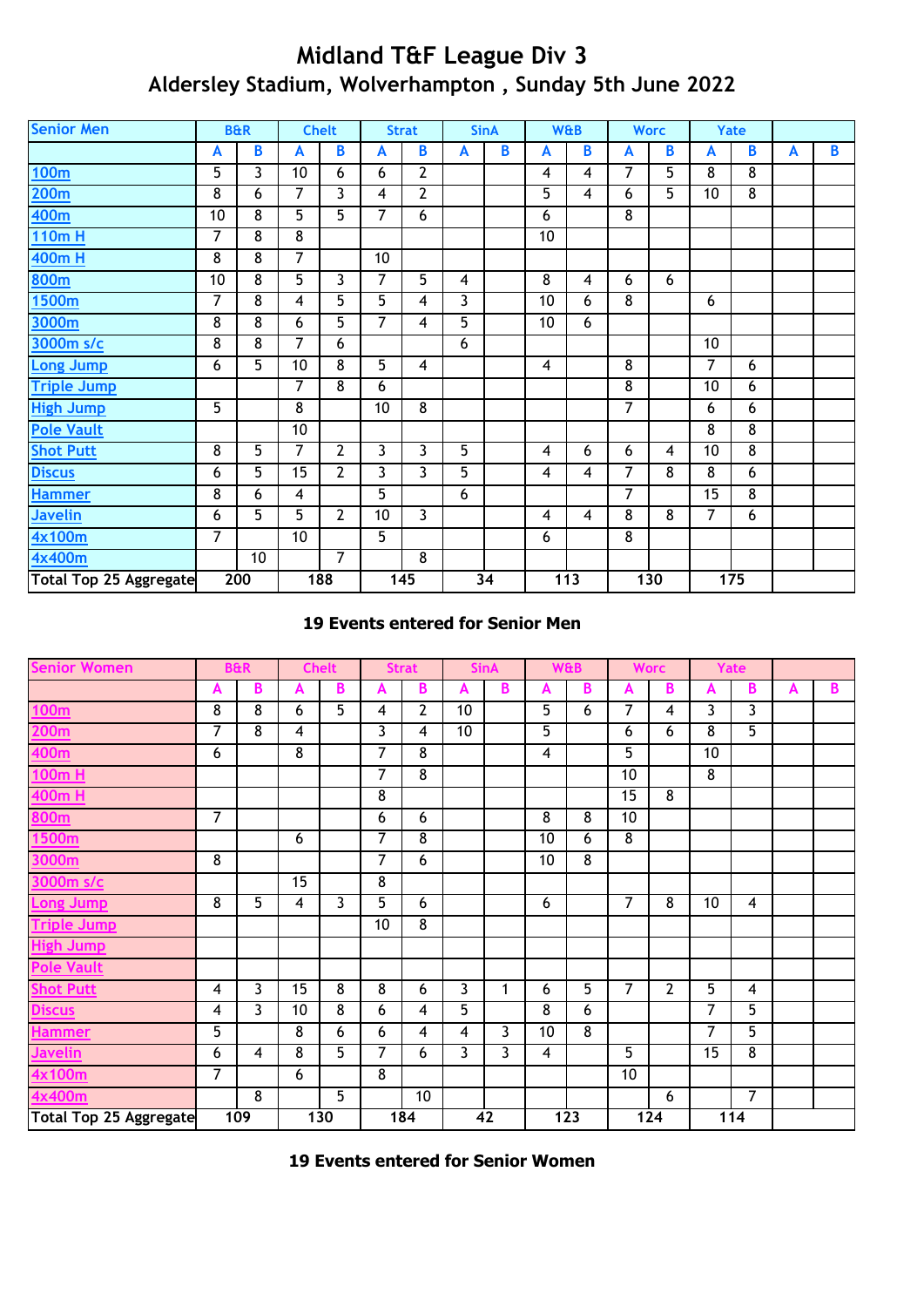| 100m Men A |   |                         | $Wind =$       | -1.5 |      | 100m Men B       |                     | Wind $=$       |      |             |
|------------|---|-------------------------|----------------|------|------|------------------|---------------------|----------------|------|-------------|
|            |   | Posn No. Athlete        | Club           | Perf | IAAF | Posn No. Athlete |                     | Club           | Perf | <b>IAAF</b> |
|            |   | <b>Brendon Chirisah</b> | Chelt          | 11.2 | 827  | 77               | Nicholas Kanonik    | Yate           | 11.5 | 744         |
|            |   | Theo Reeve              | Yate           | 11.3 | 799  | 22               | Ralph Nicklin X     | Chelt          | 11.9 | 639         |
|            | 6 | Harry Paddock X         | <b>Worc</b>    | 11.6 | 717  | 66.<br>3         | Charlie Bloomfield  | Worc           | 12.2 | 566         |
| 4          |   | Ollie Wear Y            | Strat          | 12.2 | 566  | 55.<br>4         | Nacardo Lewis X     | W&B            | 12.3 | 543         |
| 5.         |   | Thomas Russell          | <b>B&amp;R</b> | 12.3 | 543  | 5.<br>11         | Martin Aspley-Davis | <b>B&amp;R</b> | 14.3 | 179         |
| 6          | ካ | Naim Awal               | W&B            | 12.4 | 520  | 33<br>6.         | David Jones         | Strat          | 17.8 |             |

| 200m Men A |              |                    | Wind $=$       | $+0.6$ |      | 200m Men B |    |                       | $Wind =$       | $+1.9$ |             |
|------------|--------------|--------------------|----------------|--------|------|------------|----|-----------------------|----------------|--------|-------------|
|            |              | Posn No. Athlete   | Club           | Perf   | IAAF |            |    | Posn No. Athlete      | Club           | Perf   | <b>IAAF</b> |
|            |              | Nicholas Kanonik   | Yate           | 22.3   | 886  |            | 77 | Theo Reeve            | Yate           | 23.6   | 720         |
|            |              | William Thorley    | <b>B&amp;R</b> | 22.8   | 820  |            | 11 | <b>Thomas Russell</b> | <b>B&amp;R</b> | 25.2   | 539         |
|            |              | Ralph Nicklin X    | Chelt          | 24.4   | 627  |            | 66 | Tom Strain Y          | Worc           | 25.6   | 498         |
| 4          | <sub>6</sub> | Charlie Bloomfield | Worc           | 25.3   | 529  | 4          | 55 | Stefan Dumiitrache Y  | W&B            | 26.1   | 449         |
|            | 5            | Mark Carnaghan     | W&B            | 25.8   | 478  | 5.         | 22 | Jamie Bell Y          | Chelt          | 30.8   | 112         |
| 6          |              | David Wilson       | Strat          | 26.9   | 376  | h          | 33 | David Jones           | Strat          | 36.4   |             |

|   | 400m Men A |                       |                |      |             |  | 400m Men B |                   |                |      |             |  |  |  |  |
|---|------------|-----------------------|----------------|------|-------------|--|------------|-------------------|----------------|------|-------------|--|--|--|--|
|   |            | Posn No. Athlete      | Club           | Perf | <b>IAAF</b> |  |            | Posn No. Athlete  | Club           | Perf | <b>IAAF</b> |  |  |  |  |
|   |            | William Thorley       | <b>B&amp;R</b> | 51.2 | 807         |  | 11         | Luke Richardson Y | <b>B&amp;R</b> | 51.7 | 780         |  |  |  |  |
|   | 6          | Eliott Beard Y        | Worc           | 57.0 | 523         |  | 33         | Taylor Stubbins Y | Strat          | 57.1 | 519         |  |  |  |  |
|   | 3          | Caleb Spriggs Y       | Strat          | 58.0 | 480         |  | 22         | Jamie Bell Y      | Chelt          | 71.9 | 75          |  |  |  |  |
| 4 | 5          | Mark Carnaghan        | W&B            | 58.9 | 443         |  |            |                   |                |      |             |  |  |  |  |
|   |            | <b>Harrison Miles</b> | Chelt          | 61.1 | 359         |  |            |                   |                |      |             |  |  |  |  |

|    | 800m Men A |                          |                |        |             | 800m Men B |    |                    |                |        |             |  |  |  |
|----|------------|--------------------------|----------------|--------|-------------|------------|----|--------------------|----------------|--------|-------------|--|--|--|
|    |            | Posn No. Athlete         | Club           | Perf   | <b>IAAF</b> |            |    | Posn No. Athlete   | Club           | Perf   | <b>IAAF</b> |  |  |  |
|    |            | Ty Adkins Y              | <b>B&amp;R</b> | 2:01.5 | 733         |            | 11 | Patrick Mackie     | <b>B&amp;R</b> | 2:08.7 | 574         |  |  |  |
|    | 5.         | <b>Anthony Parks</b>     | W&B            | 2:03.2 | 694         | 2          | 66 | Eliott Beard Y     | Worc           | 2:11.0 | 527         |  |  |  |
|    |            | <b>Taylor Stubbins Y</b> | Strat          | 2:03.3 | 691         | 3          |    | 33 Caleb Spriggs Y | Strat          | 2:15.3 | 445         |  |  |  |
| 4  | 6          | Andrew Jeavons Y         | Worc           | 2:06.3 | 625         | 4          |    | 55 Greg Asbury     | W&B            | 2:17.1 | 413         |  |  |  |
| 5. |            | <b>Harrison Miles</b>    | Chelt          | 2:08.2 | 584         | 5          | 22 | Andrew Kaighin     | Chelt          | 2:43.9 | 75          |  |  |  |
| 6  | 4          | Gary Bird                | SinA           | 2:39.3 | 114         |            |    |                    |                |        |             |  |  |  |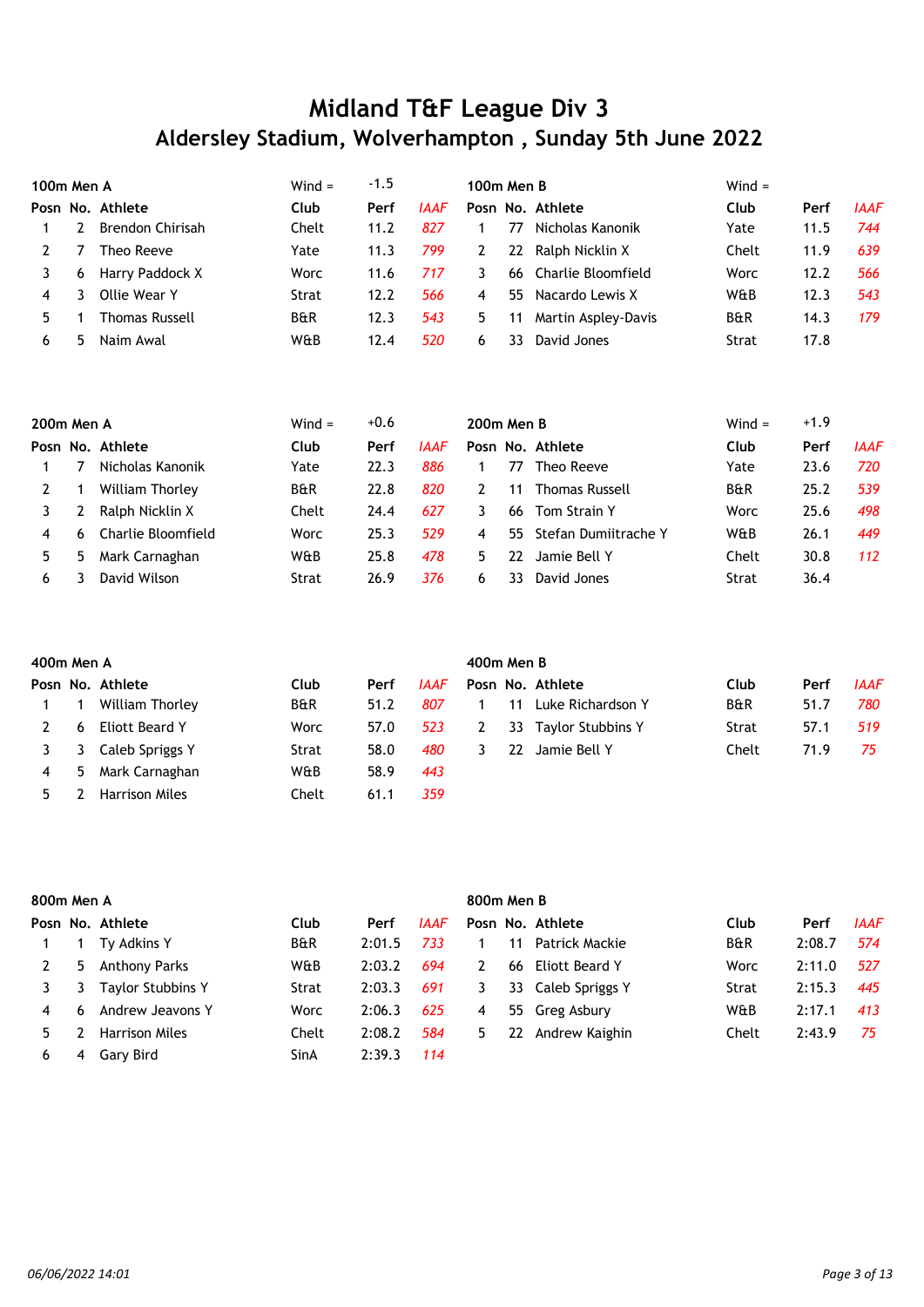| 1500m Men A |    |                        |                | $-0.2$  |             | 1500m Men B |     |                       |                | $-2.0$  |             |
|-------------|----|------------------------|----------------|---------|-------------|-------------|-----|-----------------------|----------------|---------|-------------|
|             |    | Posn No. Athlete       | Club           | Perf    | <b>IAAF</b> |             |     | Posn No. Athlete      | Club           | Perf    | <b>IAAF</b> |
| 1           | 5  | Jack Bonser            | W&B            | 4:12.2  | 717         | 1           | 11  | Henry Gibbs Y         | <b>B&amp;R</b> | 4:32.0  | 519         |
| 2           | 6  | <b>Finley Smith</b>    | Worc           | 4:15.8  | 678         | 2           | 55  | Noah Sandland Y       | W&B            | 4:39.3  | 454         |
| 3           | 1  | Mark Appleton          | <b>B&amp;R</b> | 4:19.0  | 645         | 3           | 22. | Jamie Bell Y          | Chelt          | 4:54.5  | 333         |
| 4           | 7  | Frederick Cooper Y     | Yate           | 4:22.6  | 609         | 4           | 33. | <b>Chris Spriggs</b>  | Strat          | 5:57.7  | 30          |
| 5           | 3  | Alexander Adams X      | Strat          | 4:32.2  | 517         | 5           |     |                       |                |         |             |
| 6           | 2  | <b>Harrison Miles</b>  | Chelt          | 4:46.6  | 393         | 6           |     |                       |                |         |             |
| 7           | 4  | Gary Bird              | SinA           | 5:34.9  | 102         | 7           |     |                       |                |         |             |
| 8           |    |                        |                |         |             | 8           |     |                       |                |         |             |
|             |    | 3000m s/c Men A        |                |         |             |             |     | 3000m s/c Men B       |                |         |             |
|             |    | Posn No. Athlete       | Club           | Perf    | <b>IAAF</b> |             |     | Posn No. Athlete      | Club           | Perf    | <b>IAAF</b> |
| 1           | 7  | Frederick Cooper Y     | Yate           | 9:58.4  | 766         | 1           |     | 11 Andrew Freeman     | <b>B&amp;R</b> | 12:30.5 | 313         |
| 2           | 1  | Peter Ball             | B&R            | 11:07.3 | 536         | 2           |     | 22 Andrew Kaighin     | Chelt          | 14:17.8 | 113         |
| 3           | 2  | Bexley Turbard X       | Chelt          | 11:25.1 | 483         | 3           |     |                       |                |         |             |
| 4           | 4  | Gary Bird              | SinA           | 13:25.1 | 199         | 4           |     |                       |                |         |             |
| 5           |    |                        |                |         |             | 5           |     |                       |                |         |             |
| 6           |    |                        |                |         |             | 6           |     |                       |                |         |             |
| 7           |    |                        |                |         |             | 7           |     |                       |                |         |             |
| 8           |    |                        |                |         |             | 8           |     |                       |                |         |             |
| 3000m Men A |    |                        |                |         |             | 3000m Men B |     |                       |                |         |             |
|             |    | Posn No. Athlete       | Club           | Perf    | <b>IAAF</b> |             |     | Posn No. Athlete      | Club           | Perf    | <b>IAAF</b> |
| 1           | 55 | Pravesh Patel          | W&B            | 9:28.0  | 602         | 1           | 11  | Gareth Richardson     | <b>B&amp;R</b> | 9:48.9  | 513         |
| 2           | 1  | Wayne Watkins          | B&R            | 9:35.4  | 570         | 2           | 5   | Dan Turner            | W&B            | 9:50.7  | 506         |
| 3           | 3  | Alex Pester Y          | Strat          | 9:51.9  | 501         | 3           | 22. | <b>Matthew Evans</b>  | Chelt          | 10:49.3 | 296         |
| 4           | 2  | Jamie Bell Y           | Chelt          | 9:52.8  | 498         | 4           | 33  | <b>Chris Spriggs</b>  | Strat          | 12:26.1 | 71          |
| 5           | 4  | Gary Bird              | SinA           | 11:57.5 | 122         | 5           |     |                       |                |         |             |
| 6           |    |                        |                |         |             | 6           |     |                       |                |         |             |
| 7           |    |                        |                |         |             | 7           |     |                       |                |         |             |
| 8           |    |                        |                |         |             | 8           |     |                       |                |         |             |
|             |    | 110m Hurdles Men A     | $Wind =$       | $+1.5$  |             |             |     | 110m Hurdles Men B    | $Wind =$       | $+1.5$  |             |
|             |    | Posn No. Athlete       | Club           | Perf    | <b>IAAF</b> |             |     | Posn No. Athlete      | Club           | Perf    | <b>IAAF</b> |
| 1           | 5  | Alex Nwenwu            | W&B            | 16.2    | 711         | 1           | 1   | <b>Thomas Russell</b> | <b>B&amp;R</b> | 27.4    |             |
| 2           | 2  | Sulaiman Ouiles Y      | Chelt          | 18.6    | 405         |             |     |                       |                |         |             |
| 3           |    | 11 Martin Aspley-Davis | B&R            | 26.2    |             |             |     |                       |                |         |             |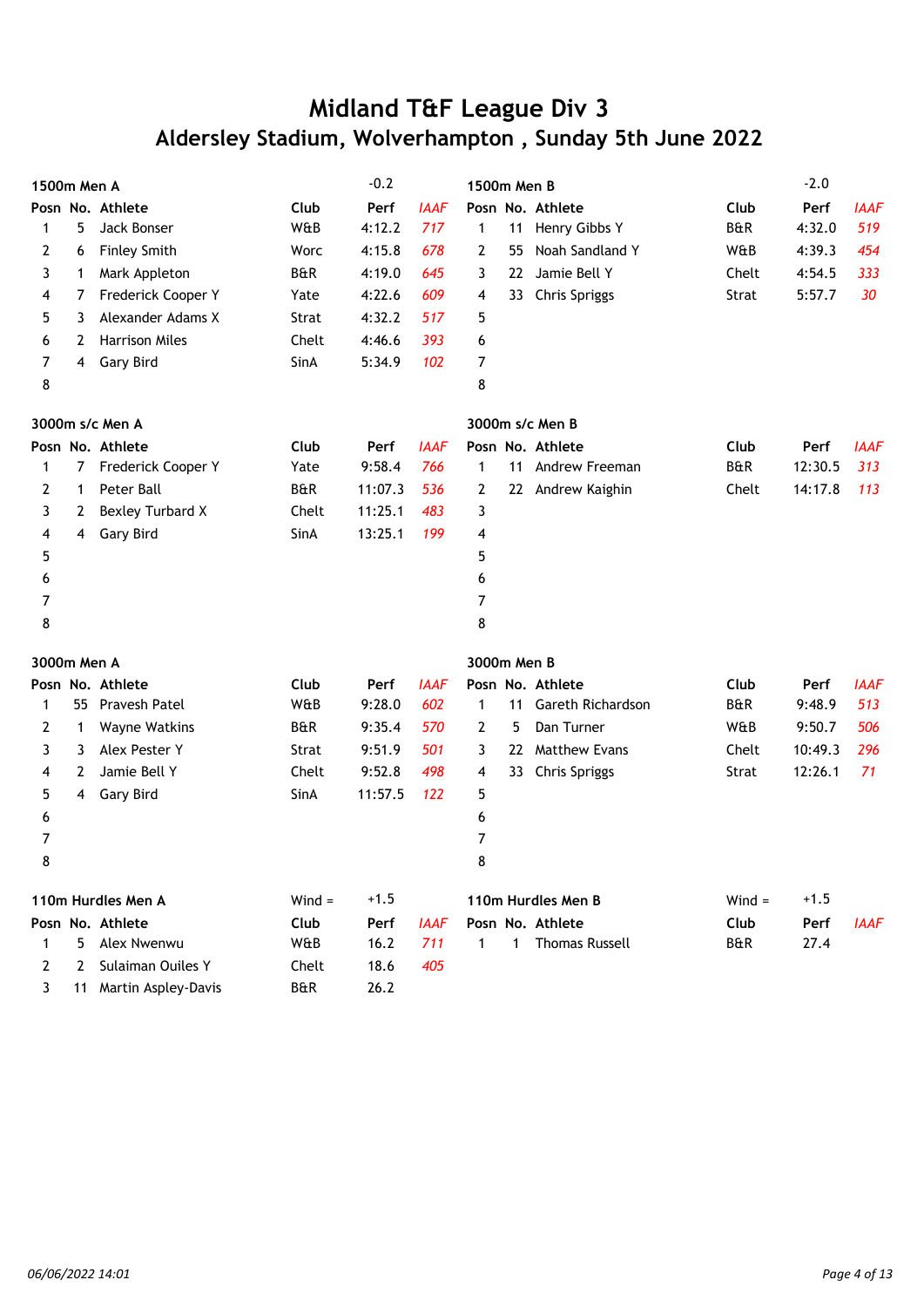|     | 400m Hurdles Men A |                     |                |      |      | 400m Hurdles Men B |    |                  |                |      |             |  |  |
|-----|--------------------|---------------------|----------------|------|------|--------------------|----|------------------|----------------|------|-------------|--|--|
|     |                    | Posn No. Athlete    | Club           | Perf | IAAF |                    |    | Posn No. Athlete | Club           | Perf | <b>IAAF</b> |  |  |
|     |                    | 1 3 Caleb Spriggs Y | Strat          | 73.0 | 293  |                    | 11 | Andrew Freeman   | <b>B&amp;R</b> | 82.8 | 102         |  |  |
| 2 1 |                    | Martin Aspley-Davis | <b>B&amp;R</b> | 73.6 | 278  |                    |    |                  |                |      |             |  |  |
| 3   | -2                 | Matthew Evans       | Chelt          | 99.3 |      |                    |    |                  |                |      |             |  |  |

#### **4 x 100m Relay Men**

| Posn $No.$     |   |                                                                        | Club  | Perf | <b>IAAF</b> |
|----------------|---|------------------------------------------------------------------------|-------|------|-------------|
|                |   | Sulaiman Ouiles Y, Brendon Chirisah, Ralph Nicklin X, Harrison Miles   | Chelt | 47.6 | 602         |
| 2              |   | 6 Harry Paddock X, Charlie Bloomfield, Tom Strain Y, William Harman    | Worc  | 48.1 | 576         |
| $\mathbf{3}$   |   | 1 William Thorley, Thomas Russell, Martin Aspley-Davis, Patrick Mackie | B&R   | 52.2 | 380         |
| $\overline{4}$ |   | 5 Muslim Samuel, Mark Carnaghan, Michael Deans X, Nacardo Lewis X      | W&B   | 52.8 | 355         |
| 5              | 3 | Alexander Adams X, Acelin Smith Y, David Jones, Ollie Wear Y           | Strat | 53.2 | - 339       |
|                |   |                                                                        |       |      |             |

- 6
- 7
- 8

#### Mixed 4 x 400m Relay in match 2 only. (Two Male and Two Female Athletes).

|                            | 4 x 400m Relay Mixed |                                                                    |                |        |  |  |  |  |  |
|----------------------------|----------------------|--------------------------------------------------------------------|----------------|--------|--|--|--|--|--|
| Posn No.                   |                      |                                                                    | Club           | Perf   |  |  |  |  |  |
| 1 $\overline{\phantom{a}}$ |                      | 1 0, William Thorley, 0, Henry Gibbs Y                             | <b>B&amp;R</b> | 4:09.9 |  |  |  |  |  |
|                            | 3                    | Imogen Sheppard, Alexander Adams X, Victoria Sharpe, Alex Pester Y | Strat          | 4:31.7 |  |  |  |  |  |
|                            | 2                    | Lydia Baldwin X, Matthew Evans, Ruth Bird, Andrew Kaighin          | Chelt          | 5:52.1 |  |  |  |  |  |

- 4
- 5

6

7 8

*06/06/2022 14:01 Page 5 of 13*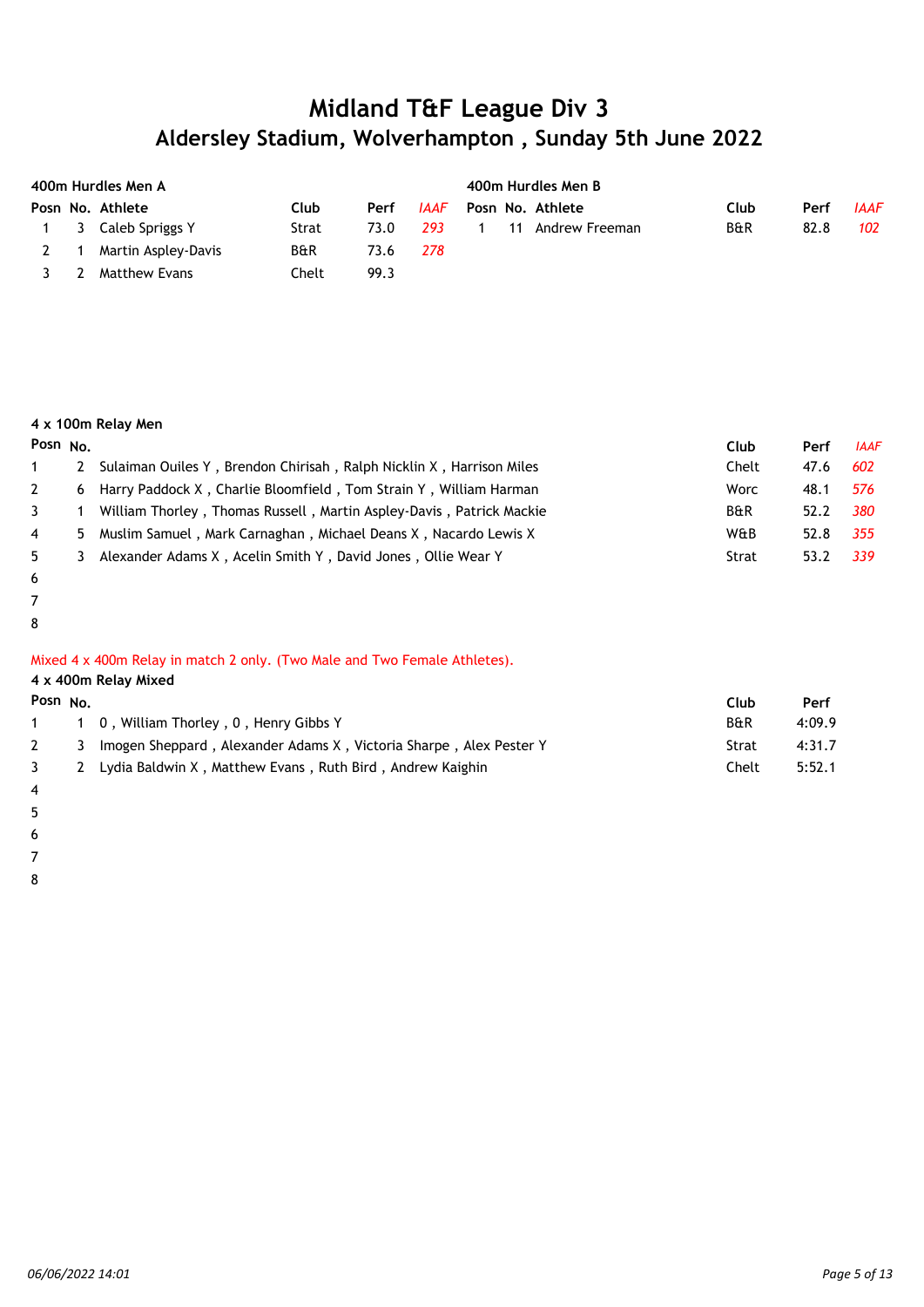|    | Long Jump Men A |                     |                |      |  |     | Long Jump Men B |  |                                   |                |           |             |  |  |
|----|-----------------|---------------------|----------------|------|--|-----|-----------------|--|-----------------------------------|----------------|-----------|-------------|--|--|
|    |                 | Posn No. Athlete    | Club           | Perf |  |     |                 |  | Wind <i>JAAF</i> Posn No. Athlete | Club           | Perf Wind | <b>IAAF</b> |  |  |
|    |                 | Alfie Wood Y        | Chelt          | 6.81 |  | 877 |                 |  | 22 William Andrews-Flint Y        | Chelt          | 5.45      | 599         |  |  |
|    | 6               | William Harman      | Worc           | 5.57 |  | 624 |                 |  | Liam Hillier                      | Yate           | 5.03      | 514         |  |  |
|    | 77              | Jordan Iwhiwhu X    | Yate           | 5.38 |  | 585 | 3.              |  | <b>Thomas Russell</b>             | <b>B&amp;R</b> | 3.98      | 304         |  |  |
| 4  | 11              | Martin Aspley-Davis | <b>B&amp;R</b> | 4.51 |  | 410 | 4               |  | 33 Caleb Spriggs Y                | Strat          | 1.86      |             |  |  |
| 5. |                 | David Wilson        | Strat          | 4.46 |  | 400 |                 |  |                                   |                |           |             |  |  |
| 6  | 5               | Lloyd Hudson-Smith  | W&B            | 3.86 |  | 280 |                 |  |                                   |                |           |             |  |  |

|   | Triple Jump Men A |                     |       |           |     | Triple Jump Men B |  |                                   |       |                  |             |  |  |
|---|-------------------|---------------------|-------|-----------|-----|-------------------|--|-----------------------------------|-------|------------------|-------------|--|--|
|   |                   | Posn No. Athlete    | Club  | Perf      |     |                   |  | Wind <i>IAAF</i> Posn No. Athlete | Club  | <b>Perf</b> Wind | <b>IAAF</b> |  |  |
|   | 77                | Jordan Iwhiwhu X    | Yate  | 11.47     | 570 |                   |  | 22 William Andrews-Flint Y        | Chelt | 10.92            | 512         |  |  |
|   | 6                 | William Harman      | Worc  | 11.36     | 558 |                   |  | Matthew Muggeridge                | Yate  | 10.05            | 422         |  |  |
|   |                   | Sulaiman Ouiles Y   | Chelt | 11.15     | 536 |                   |  |                                   |       |                  |             |  |  |
| 4 |                   | Acelin Smith Y      | Strat | 9.49      | 365 |                   |  |                                   |       |                  |             |  |  |
|   |                   | Martin Aspley-Davis | B&R   | <b>NM</b> |     |                   |  |                                   |       |                  |             |  |  |

|   | High Jump Men A |                     |       |      | High Jump Men B |  |  |                              |       |      |             |  |
|---|-----------------|---------------------|-------|------|-----------------|--|--|------------------------------|-------|------|-------------|--|
|   |                 | Posn No. Athlete    | Club  | Perf |                 |  |  | <i>IAAF</i> Posn No. Athlete | Club  | Perf | <b>IAAF</b> |  |
|   |                 | George Fox Rowe Y   | Strat | 1.80 | 709.            |  |  | 33 Alexander Adams X         | Strat | 1.45 | 398         |  |
|   |                 | Sulaiman Ouiles Y   | Chelt | 1.55 | 486             |  |  | Liam Hillier                 | Yate  | 1.40 | 354         |  |
|   | 66              | Andrew Jay          | Worc  | 1.50 | 442             |  |  | 6 Reuben Taylor-George Y     | Worc  | NM   |             |  |
| 4 | 77              | Jordan Iwhiwhu X    | Yate  | 1.50 | 442             |  |  | 22 Ralph Nicklin X           | Chelt | NM   |             |  |
| 5 |                 | Martin Aspley-Davis | B&R   | 1.45 | 398             |  |  |                              |       |      |             |  |

|     | Pole Vault Men A |                       |              |      |       | Pole Vault Men B |  |                              |       |      |      |  |  |
|-----|------------------|-----------------------|--------------|------|-------|------------------|--|------------------------------|-------|------|------|--|--|
|     |                  | Posn No. Athlete      | Club         | Perf |       |                  |  | <i>IAAF</i> Posn No. Athlete | Club  | Perf | IAAF |  |  |
|     |                  | 1 2 Sulaiman Ouiles Y | $Chelt$ 4.05 |      | 717 1 |                  |  | 77 Lewis Wall Y              | Yate  | 2.40 | 277  |  |  |
| 2 7 |                  | Liam Hillier          | Yate         | 3.60 | 596   |                  |  | 22 Bexley Turbard X          | Chelt | NM   |      |  |  |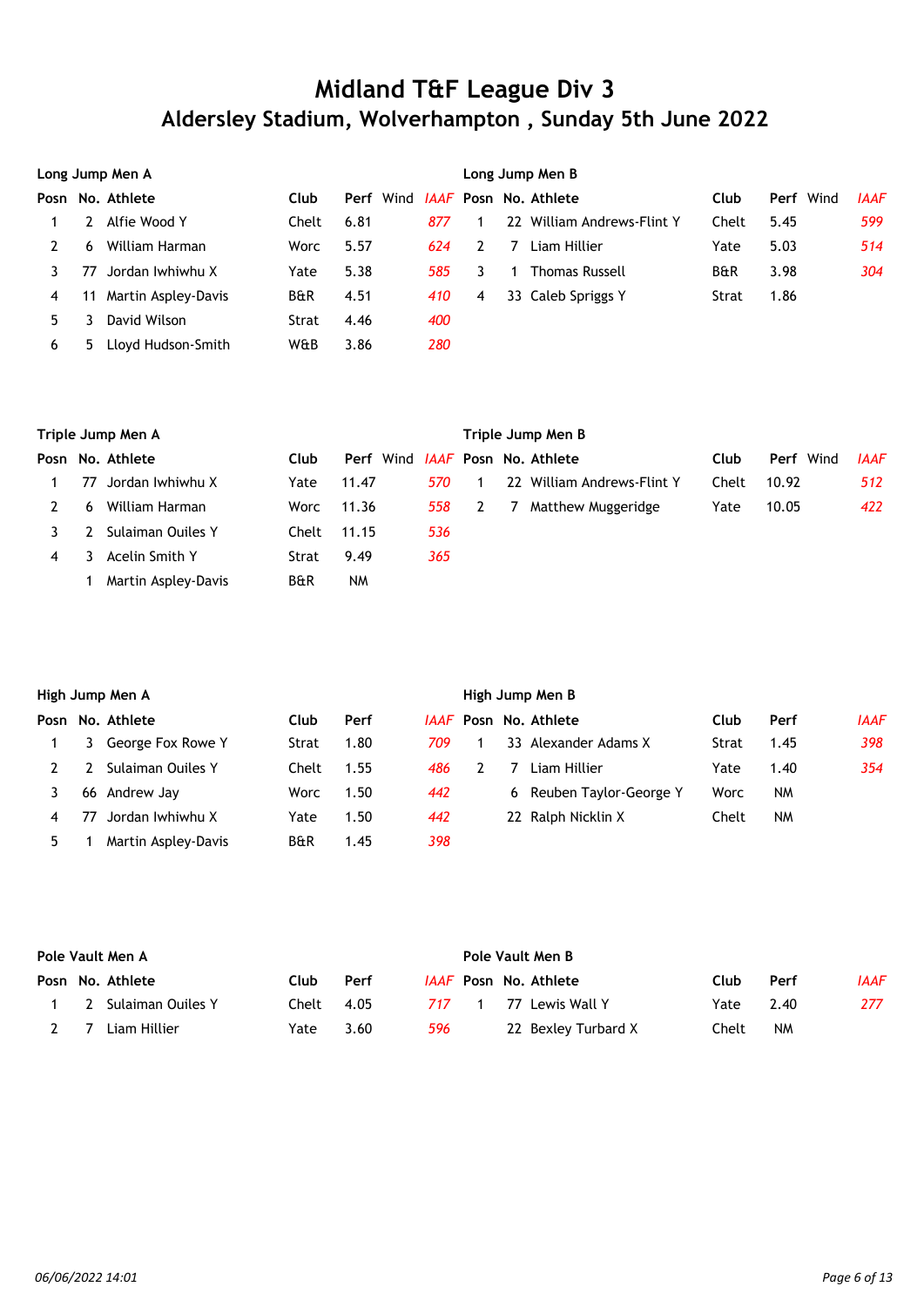|      | Shot Men A |                   |                |       |      | Shot Men B |    |                      |                |      |             |  |  |
|------|------------|-------------------|----------------|-------|------|------------|----|----------------------|----------------|------|-------------|--|--|
| Posn |            | No. Athlete       | Club           | Perf  | IAAF |            |    | Posn No. Athlete     | Club           | Perf | <b>IAAF</b> |  |  |
|      |            | Toby Conibear Y   | Yate           | 10.64 | 566  |            | 77 | Louis Tutcher X      | Yate           | 9.17 | 479         |  |  |
|      |            | Sam Cater         | <b>B&amp;R</b> | 10.38 | 550  | 2          |    | 5 Mark Carnaghan     | W&B            | 8.75 | 454         |  |  |
|      |            | Benjamin Wade     | Chelt          | 9.91  | 523  | 3.         | 11 | Vito Ricci           | <b>B&amp;R</b> | 8.35 | 431         |  |  |
| 4    | 6          | Damon Cripps      | Worc           | 9.87  | 520  | 4          |    | 66 Joshua Capewell Y | Worc           | 6.77 | 338         |  |  |
| 5.   | 4          | Jordan Mitchell   | SinA           | 9.36  | 490  | 5.         |    | 33 Brian Gravelsons  | Strat          | 5.45 | 260         |  |  |
| 6    |            | 55 Chris Sandland | W&B            | 8.90  | 463  | 6          | 22 | <b>Matthew Evans</b> | Chelt          | 3.25 | 132         |  |  |
|      |            | Acelin Smith Y    | Strat          | 8.87  | 461  |            |    |                      |                |      |             |  |  |

|    | Javelin Men A |                    |                |       |      | Javelin Men B |     |                      |       |       |             |  |  |
|----|---------------|--------------------|----------------|-------|------|---------------|-----|----------------------|-------|-------|-------------|--|--|
|    |               | Posn No. Athlete   | Club           | Perf  | IAAF |               |     | Posn No. Athlete     | Club  | Perf  | <b>IAAF</b> |  |  |
|    |               | Acelin Smith Y     | Strat          | 44.18 | 588  |               |     | 66 Quentin Elmhirst  | Worc  | 31.46 | 411         |  |  |
|    | 6             | John Reynolds      | Worc           | 42.31 | 562  |               |     | Liam Hillier         | Yate  | 30.80 | 402         |  |  |
|    | 77            | Matthew Muggeridge | Yate           | 36.52 | 481  |               | 11  | Andrew Freeman       | B&R   | 24.15 | 310         |  |  |
| 4  |               | Sam Cater          | <b>B&amp;R</b> | 33.63 | 441  | 4             |     | 55 Chris Sandland    | W&B   | 19.09 | 240         |  |  |
| 5. |               | Benjamin Wade      | Chelt          | 31.84 | 417  | 5.            |     | 33 Paul Hawkins      | Strat | 7.46  | 81          |  |  |
| 6  | 5             | Mark Carnaghan     | W&B            | 28.99 | 377  | 6             | 22. | <b>Matthew Evans</b> | Chelt | 6.76  | 71          |  |  |

|    | Hammer Men A |                         |                |           |     | Hammer Men B |    |                              |                |           |             |  |  |
|----|--------------|-------------------------|----------------|-----------|-----|--------------|----|------------------------------|----------------|-----------|-------------|--|--|
|    |              | Posn No. Athlete        | Club           | Perf      |     |              |    | <i>IAAF</i> Posn No. Athlete | Club           | Perf      | <b>IAAF</b> |  |  |
|    |              | <b>Toby Conibear Y</b>  | Yate           | 51.97     | 758 |              | 77 | Louis Tutcher X              | Yate           | 32.69     | 467         |  |  |
| 2  |              | Sam Cater               | <b>B&amp;R</b> | 32.87     | 469 | 2            | 11 | Vito Ricci                   | <b>B&amp;R</b> | 26.52     | 374         |  |  |
| 3  | 6            | Damon Cripps            | Worc           | 32.83     | 469 |              |    | 3 Acelin Smith Y             | Strat          | <b>NM</b> |             |  |  |
| 4  | 4            | Jordan Mitchell         | SinA           | 29.34     | 416 |              |    |                              |                |           |             |  |  |
| 5. | 33.          | <b>Brian Gravelsons</b> | Strat          | 13.76     | 183 |              |    |                              |                |           |             |  |  |
| 6  |              | <b>Matthew Evans</b>    | Chelt          | 8.13      | 99  |              |    |                              |                |           |             |  |  |
|    |              | 5 Craig Hancock         | W&B            | <b>NM</b> |     |              |    |                              |                |           |             |  |  |

|    | Discus Men A |                         |                |       |     |               | Discus Men B |                              |                |       |             |  |  |  |
|----|--------------|-------------------------|----------------|-------|-----|---------------|--------------|------------------------------|----------------|-------|-------------|--|--|--|
|    |              | Posn No. Athlete        | Club           | Perf  |     |               |              | <i>IAAF</i> Posn No. Athlete | Club           | Perf  | <b>IAAF</b> |  |  |  |
|    |              | Benjamin Wade           | Chelt          | 40.73 | 718 |               |              | 66 Quentin Elmhirst          | Worc           | 27.69 | 481         |  |  |  |
|    | 77           | Louis Tutcher X         | Yate           | 33.21 | 581 | $\mathcal{P}$ | 7            | Liam Hillier                 | Yate           | 27.34 | 474         |  |  |  |
| 3  | 6            | Damon Cripps            | Worc           | 30.04 | 523 | 3.            | 11           | Vito Ricci                   | <b>B&amp;R</b> | 21.02 | 359         |  |  |  |
| 4  |              | Sam Cater               | <b>B&amp;R</b> | 29.33 | 510 | 4             |              | 55 Craig Hancock             | W&B            | 12.92 | 213         |  |  |  |
| 5. | 4            | Jordan Mitchell         | SinA           | 27.63 | 479 | 5.            |              | 33 Paul Hawkins              | Strat          | 11.22 | 182         |  |  |  |
| 6  | 5.           | Mark Carnaghan          | W&B            | 20.00 | 341 | 6             | 22           | <b>Matthew Evans</b>         | Chelt          | 10.96 | 177         |  |  |  |
|    | 3            | <b>Brian Gravelsons</b> | Strat          | 13.32 | 220 |               |              |                              |                |       |             |  |  |  |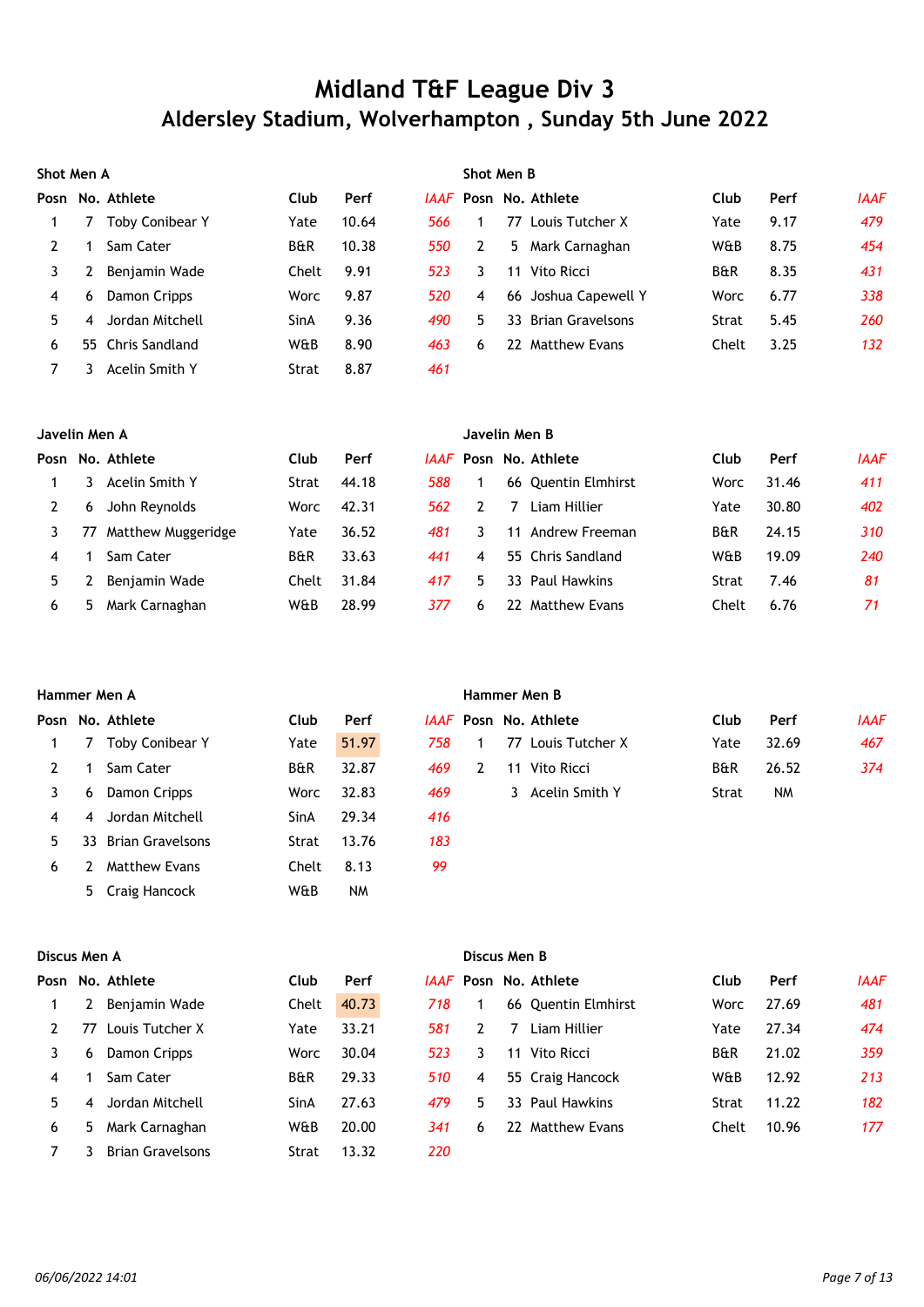|   |              | 100m Women A     | $Wind =$       | $-0.2$ |             |    |    | 100m Women B     | $Wind =$       | $-2.0$ |             |
|---|--------------|------------------|----------------|--------|-------------|----|----|------------------|----------------|--------|-------------|
|   |              | Posn No. Athlete | Club           | Perf   | <b>IAAF</b> |    |    | Posn No. Athlete | Club           | Perf   | <b>IAAF</b> |
|   | 4            | Jessica Waters   | SinA           | 12.4   | 943         |    | 11 | Ella Burrows X   | <b>B&amp;R</b> | 12.7   | 893         |
|   |              | Ashleigh Beaven  | <b>B&amp;R</b> | 12.9   | 860         |    | 55 | Tammy Saunders   | W&B            | 13.1   | 828         |
|   | <sub>6</sub> | Millie Clemson Y | <b>Worc</b>    | 12.9   | 860         | 3  | 22 | Rebecca Hoadley  | Chelt          | 13.3   | 796         |
| 4 |              | Lydia Baldwin X  | Chelt          | 13.6   | 750         | 4  | 66 | Lottie Bentley Y | Worc           | 13.6   | 750         |
| 5 | 5            | Rita Amune Y     | W&B            | 13.7   | 735         | 5. | 77 | Naomi Dawson Y   | Yate           | 13.8   | 720         |
| 6 |              | Caitlin Boyle X  | Strat          | 13.9   | 705         | 6  | 33 | Tilly Campbell X | Strat          | 16.6   | 364         |
|   |              | Hannah Jackson   | Yate           | 14.0   | 691         |    |    |                  |                |        |             |

|    |   | 200m Women A        | $Wind =$       | $+1.1$ |             | 200m Women B |                      | $Wind =$       | $+0.7$ |             |
|----|---|---------------------|----------------|--------|-------------|--------------|----------------------|----------------|--------|-------------|
|    |   | Posn No. Athlete    | Club           | Perf   | <b>IAAF</b> |              | Posn No. Athlete     | Club           | Perf   | <b>IAAF</b> |
|    | 4 | Jessica Waters      | SinA           | 25.5   | 936         | 11           | Ashleigh Beaven      | <b>B&amp;R</b> | 26.5   | 860         |
|    |   | Stephanie Brooks Y  | Yate           | 25.8   | 913         | 66           | Lottie Bentley Y     | Worc           | 27.4   | 794         |
|    |   | Ella Burrows X      | <b>B&amp;R</b> | 26.0   | 897         | 77           | Naomi Dawson Y       | Yate           | 28.4   | 723         |
| 4  | 6 | Millie Clemson Y    | Worc           | 26.6   | 852         | 33<br>4      | Maisie-Joy Spriggs X | Strat          | 29.7   | 637         |
| 5. | 5 | Tammy Saunders      | W&B            | 27.2   | 808         |              |                      |                |        |             |
| 6  |   | Lydia Baldwin X     | Chelt          | 27.9   | 758         |              |                      |                |        |             |
|    |   | Madeleine Linfoot X | Strat          | 28.7   | 703         |              |                      |                |        |             |

|    |   | 400m Women A       |                |      |             | 400m Women B                           |             |  |  |  |  |  |  |  |
|----|---|--------------------|----------------|------|-------------|----------------------------------------|-------------|--|--|--|--|--|--|--|
|    |   | Posn No. Athlete   | Club           | Perf | <b>IAAF</b> | Posn No. Athlete<br>Club<br>Perf       | <b>IAAF</b> |  |  |  |  |  |  |  |
|    | 7 | Katie Robbins      | Yate           | 58.3 | 923         | 87.8<br>33<br>Strat<br>Victoria Sharpe | 228         |  |  |  |  |  |  |  |
| 2  | 2 | Rebecca Hoadley    | Chelt          | 59.0 | 901         |                                        |             |  |  |  |  |  |  |  |
| 3  |   | Jessica Sheppard   | Strat          | 63.7 | 761         |                                        |             |  |  |  |  |  |  |  |
| 4  |   | Romy Naven         | <b>B&amp;R</b> | 64.3 | 744         |                                        |             |  |  |  |  |  |  |  |
| 5. | 6 | Suzanne Capewell Y | Worc           | 70.5 | 579         |                                        |             |  |  |  |  |  |  |  |
| 6  |   | Joanne Hackett     | W&B            | 91.2 | 178         |                                        |             |  |  |  |  |  |  |  |

|              | 800m Women A            |                   |                |              |      |  | 800m Women B |                       |       |        |             |  |  |  |
|--------------|-------------------------|-------------------|----------------|--------------|------|--|--------------|-----------------------|-------|--------|-------------|--|--|--|
|              |                         | Posn No. Athlete  | Club           | Perf         | IAAF |  |              | Posn No. Athlete      | Club  | Perf   | <b>IAAF</b> |  |  |  |
|              |                         | 1 6 Poppy Elton Y | Worc           | 2:14.3       | 913  |  |              | 55 Abi Wells-Day      | W&B   | 2:45.6 | 486         |  |  |  |
| $\mathbf{2}$ | - 5                     | Louise Hackett    | W&B            | 2:15.4       | 896  |  |              | 2 33 Tilly Campbell X | Strat | 3:01.3 | 322         |  |  |  |
|              |                         | Hannah Dale X     | <b>B&amp;R</b> | $2:27.7$ 714 |      |  |              |                       |       |        |             |  |  |  |
| 4            | $\overline{\mathbf{3}}$ | Jessica Sheppard  | Strat          | 2:29.9       | 683  |  |              |                       |       |        |             |  |  |  |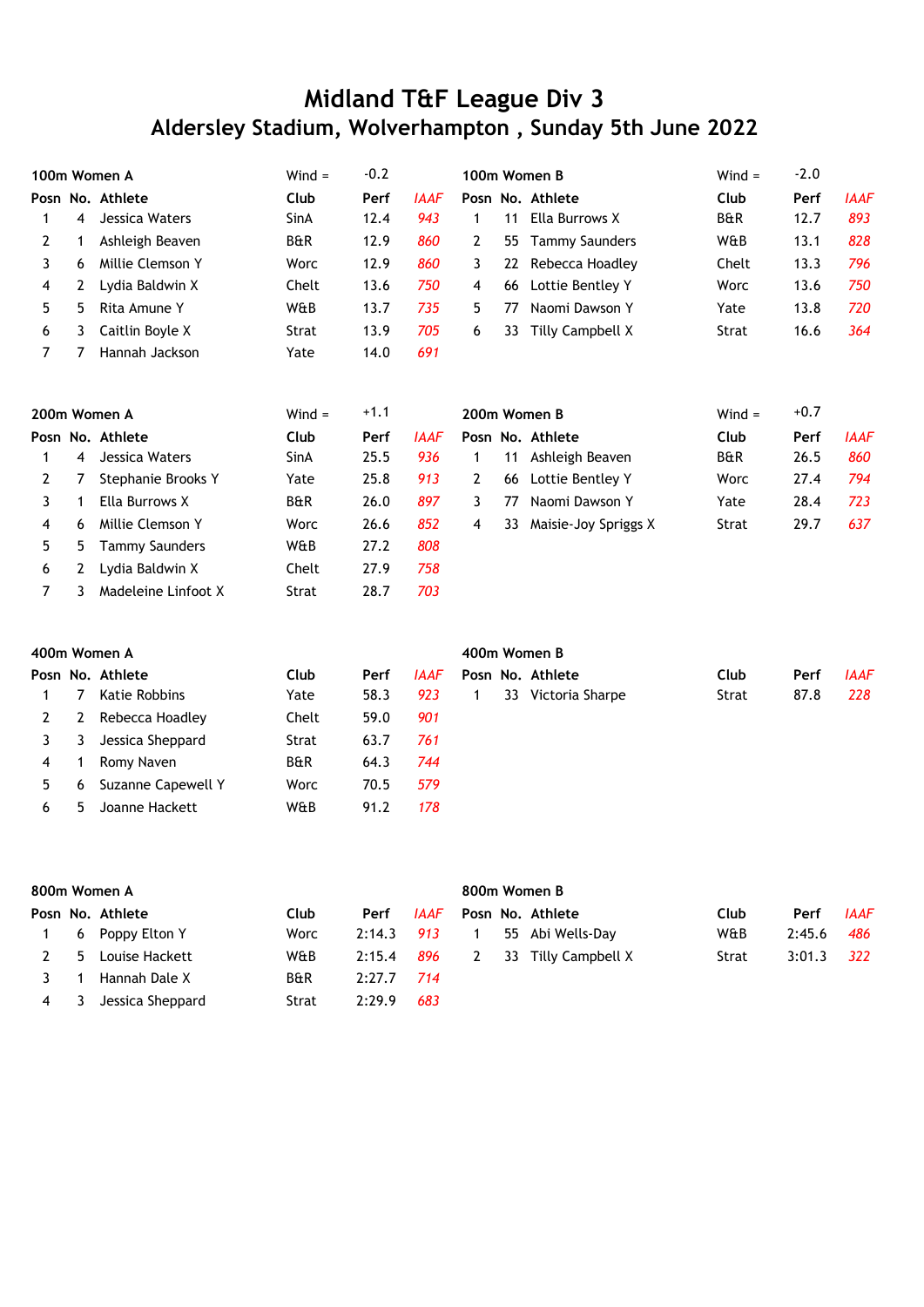|   | 1500m Women A         |                      |          |         |             | 1500m Women B  |    |                        |          |         |             |
|---|-----------------------|----------------------|----------|---------|-------------|----------------|----|------------------------|----------|---------|-------------|
|   |                       | Posn No. Athlete     | Club     | Perf    | <b>IAAF</b> |                |    | Posn No. Athlete       | Club     | Perf    | <b>IAAF</b> |
| 1 | 5                     | Louise Hackett       | W&B      | 4:42.7  | 887         | $\mathbf 1$    |    | 33 Madeleine Linfoot X | Strat    | 5:03.0  | 752         |
| 2 | 6                     | Lilia Mico X         | Worc     | 4:55.8  | 799         | 2              | 55 | Louise Webster         | W&B      | 6:14.9  | 365         |
| 3 | 3                     | Maisie-Joy Spriggs X | Strat    | 4:58.3  | 782         | 3              |    |                        |          |         |             |
| 4 | $\mathbf{2}^{\prime}$ | Rachel See           | Chelt    | 4:59.0  | 778         | 4              |    |                        |          |         |             |
| 5 |                       |                      |          |         |             | 5              |    |                        |          |         |             |
| 6 |                       |                      |          |         |             | 6              |    |                        |          |         |             |
| 7 |                       |                      |          |         |             | $\overline{7}$ |    |                        |          |         |             |
| 8 |                       |                      |          |         |             | 8              |    |                        |          |         |             |
|   |                       | 3000m s/c Women A    |          |         |             |                |    | 3000m s/c Women B      |          |         |             |
|   |                       | Posn No. Athlete     | Club     | Perf    | <b>IAAF</b> |                |    | Posn No. Athlete       | Club     | Perf    | <b>IAAF</b> |
| 1 | $\overline{2}$        | Kiya Dee Y           | Chelt    | 10:47.4 | 984         | 1              |    |                        |          |         |             |
| 2 | 3                     | Emma Bexson          | Strat    | 14:30.4 | 541         | 2              |    |                        |          |         |             |
| 3 |                       |                      |          |         |             | 3              |    |                        |          |         |             |
| 4 |                       |                      |          |         |             | 4              |    |                        |          |         |             |
| 5 |                       |                      |          |         |             | 5              |    |                        |          |         |             |
| 6 |                       |                      |          |         |             | 6              |    |                        |          |         |             |
| 7 |                       |                      |          |         |             | $\overline{7}$ |    |                        |          |         |             |
| 8 |                       |                      |          |         |             | 8              |    |                        |          |         |             |
|   |                       | 3000m Women A        |          |         |             |                |    | 3000m Women B          |          |         |             |
|   |                       | Posn No. Athlete     | Club     | Perf    | <b>IAAF</b> |                |    | Posn No. Athlete       | Club     | Perf    | <b>IAAF</b> |
| 1 | 5                     | <b>Beth Tabor</b>    | W&B      | 10:40.9 | 793         | 1              |    | 55 Holly Baddelly      | W&B      | 11:30.7 | 658         |
| 2 | $\mathbf 1$           | Tamara Freeman       | B&R      | 11:12.6 | 706         | 2              |    | 33 Victoria Sharpe     | Strat    | 12:22.8 | 530         |
| 3 | 3                     | Emma Bexson          | Strat    | 12:14.8 | 549         | 3              |    |                        |          |         |             |
| 4 |                       |                      |          |         |             | 4              |    |                        |          |         |             |
| 5 |                       |                      |          |         |             | 5              |    |                        |          |         |             |
| 6 |                       |                      |          |         |             | 6              |    |                        |          |         |             |
| 7 |                       |                      |          |         |             | 7              |    |                        |          |         |             |
| 8 |                       |                      |          |         |             | 8              |    |                        |          |         |             |
|   |                       | 100m Hurdles Women A | $Wind =$ | $+0.8$  |             |                |    | 100m Hurdles Women B   | $Wind =$ | $+0.8$  |             |
|   |                       | Posn No. Athlete     | Club     | Perf    | <b>IAAF</b> |                |    | Posn No. Athlete       | Club     | Perf    | <b>IAAF</b> |
| 1 | 6                     | Dijana Clarke        | Worc     | 17.2    | 686         | 1              |    | 33 Victoria Sharpe     | Strat    | 25.6    | 114         |
| 2 | 7                     | Hannah Jackson       | Yate     | 18.1    | 602         |                |    |                        |          |         |             |
| 3 | 3                     | Paula Williams       | Strat    | 20.0    | 442         |                |    |                        |          |         |             |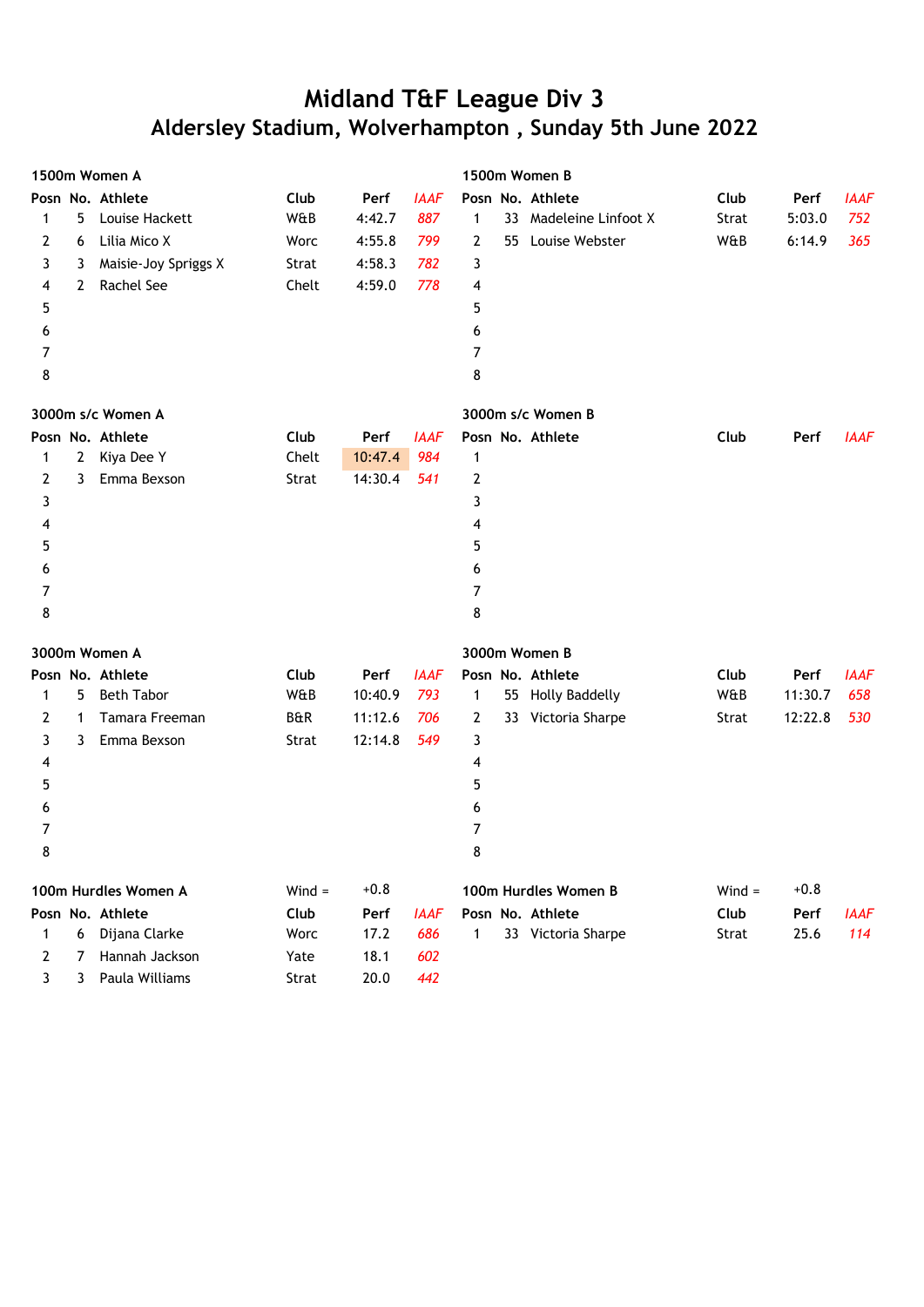|             | 400m Hurdles Women A |       |      | 400m Hurdles Women B |                   |      |      |             |  |  |  |
|-------------|----------------------|-------|------|----------------------|-------------------|------|------|-------------|--|--|--|
|             | Posn No. Athlete     | Club  | Perf | IAAF                 | Posn No. Athlete  | Club | Perf | <b>IAAF</b> |  |  |  |
|             | 6 Dijana Clarke      | Worc  | 65.8 | 859                  | 66 Isabel Lewis Y | Worc | 84.0 | 441         |  |  |  |
| $2 \quad 3$ | Emma Bexson          | Strat | 97.2 | 224                  |                   |      |      |             |  |  |  |

#### **4 x 100m Relay Women**

| Posn $No$      |   |                                                                          | Club           | Perf | <b>IAAF</b> |
|----------------|---|--------------------------------------------------------------------------|----------------|------|-------------|
|                | 6 | Lottie Bentley Y, Maya Stewart Y, Isabel Lewis Y, Millie Clemson Y       | Worc           | 52.2 | 824         |
|                |   | 3 Jessica Sheppard, Paula Williams, Caitlin Boyle X, Madeleine Linfoot X | Strat          | 53.2 | 788         |
| $\mathbf{3}$   |   | Ashleigh Beaven, Ella Burrows X, Hannah Lownsbrough Y, Romy Naven        | <b>B&amp;R</b> | 53.3 | 785         |
| $\overline{4}$ |   | 2 Lydia Baldwin X, Rebecca Hoadley, Kiya Dee Y, Ruth Bird                | Chelt          | 57.1 | 657         |

- 5
- 6
- 7
- 8

Mixed 4 x 400m Relay in match 2 only. (Two Male and Two Female Athletes).

**4 x 400m Relay Mixed**

| Perf          |
|---------------|
| 3:56.6        |
| 3:58.2        |
| 4:00.5        |
| 4:05.2        |
| 4:15.8        |
| Worc<br>Chelt |

6 7

8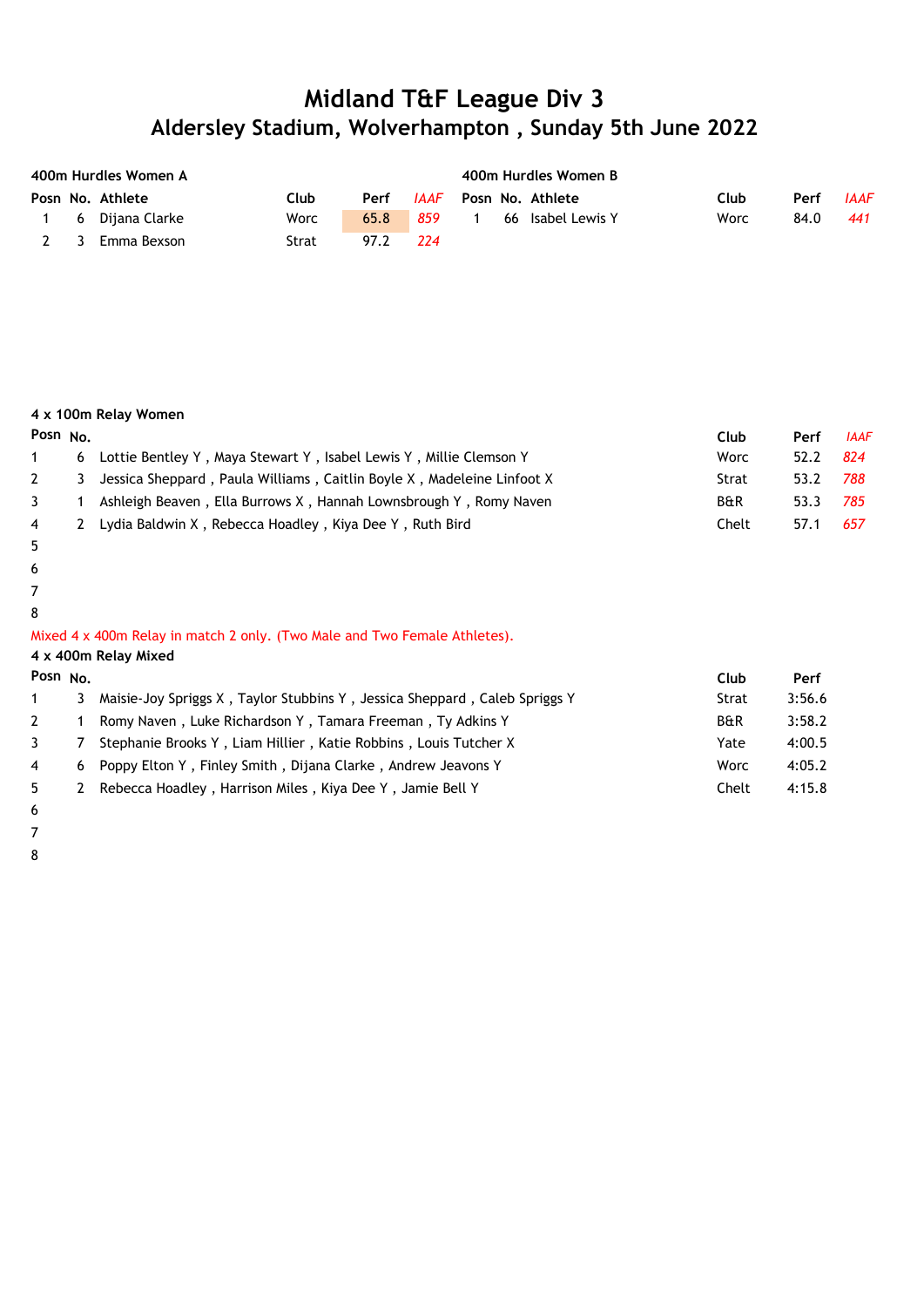|      | Long Jump Women A |                      |                |      |      |     | Long Jump Women B |    |                              |                |      |      |             |  |
|------|-------------------|----------------------|----------------|------|------|-----|-------------------|----|------------------------------|----------------|------|------|-------------|--|
| Posn |                   | No. Athlete          | Club           | Perf | Wind |     |                   |    | <i>IAAF</i> Posn No. Athlete | Club           | Perf | Wind | <b>IAAF</b> |  |
|      |                   | Stephanie Brooks Y   | Yate           | 5.28 |      | 835 |                   |    | 66 Phoebe Reuben X           | Worc           | 3.99 |      | 564         |  |
|      |                   | Hannah Lownsbrough Y | <b>B&amp;R</b> | 5.12 |      | 801 |                   |    | 33 Maisie-Joy Spriggs X      | Strat          | 3.69 |      | 502         |  |
|      | 6                 | Maya Stewart Y       | Worc           | 5.03 |      | 782 | 3                 | 11 | Julie Wakelam                | <b>B&amp;R</b> | 3.32 |      | 425         |  |
| 4    | 5.                | Rita Amune Y         | W&B            | 4.53 |      | 677 | 4                 | 77 | Joanne Smerdon               | Yate           | 3.30 |      | 421         |  |
| 5    |                   | Madeleine Linfoot X  | Strat          | 3.97 |      | 560 | 5.                |    | <b>Ruth Bird</b>             | Chelt          | 2.76 |      | 310         |  |
| 6    | 77                | Rosie Wood X         | Chelt          | 3.89 |      | 544 |                   |    |                              |                |      |      |             |  |

| Triple Jump Women A |                      |            |      |  | Triple Jump Women B |  |                                   |       |      |                              |     |  |
|---------------------|----------------------|------------|------|--|---------------------|--|-----------------------------------|-------|------|------------------------------|-----|--|
|                     | Posn No. Athlete     | Club       | Perf |  |                     |  | Wind <i>IAAF</i> Posn No. Athlete | Club  |      | <b>Perf</b> Wind <i>IAAF</i> |     |  |
|                     | 1 33 Victoria Sharpe | Strat 8.12 |      |  |                     |  | 496 1 3 Tilly Campbell X          | Strat | 8.09 |                              | 493 |  |

| High Jump Women A |                  |       |      |  | High Jump Women B |                              |      |      |      |  |  |
|-------------------|------------------|-------|------|--|-------------------|------------------------------|------|------|------|--|--|
|                   | Posn No. Athlete | ∶lub. | Perf |  |                   | <i>IAAF</i> Posn No. Athlete | Club | Perf | IAAF |  |  |
|                   | Event Cancelled  |       |      |  |                   |                              |      |      |      |  |  |

| Pole Vault Women A |  |                        |      |      |  | Pole Vault Women B |                              |      |      |      |  |  |
|--------------------|--|------------------------|------|------|--|--------------------|------------------------------|------|------|------|--|--|
|                    |  | Posn No. Athlete       | Club | Perf |  |                    | <i>IAAF</i> Posn No. Athlete | Club | Perf | IAAF |  |  |
|                    |  | No Comptitors Declared |      |      |  |                    |                              |      |      |      |  |  |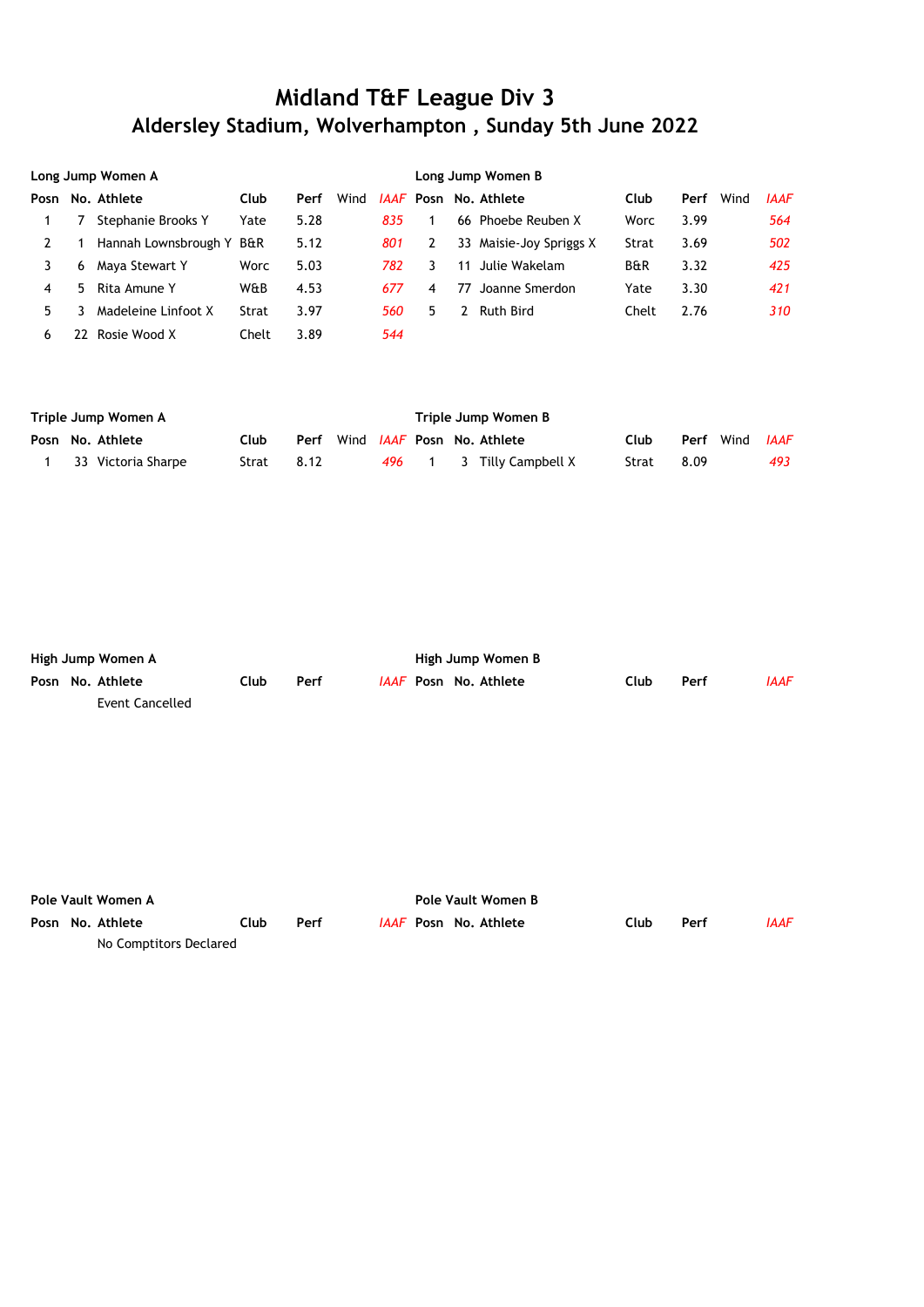| <b>Shot Women A</b> |    |                   |                |       |     | <b>Shot Women B</b> |    |                              |                |      |             |
|---------------------|----|-------------------|----------------|-------|-----|---------------------|----|------------------------------|----------------|------|-------------|
| Posn                |    | No. Athlete       | <b>Club</b>    | Perf  |     |                     |    | <i>IAAF</i> Posn No. Athlete | Club           | Perf | <b>IAAF</b> |
|                     |    | Annabel Moloney   | Chelt          | 11.43 | 656 |                     |    | 22 Lily Carpenter Y          | Chelt          | 9.19 | 521         |
|                     |    | Paula Williams    | Strat          | 10.69 | 612 | 2                   |    | 33 Imogen Sheppard           | Strat          | 7.70 | 432         |
| 3                   | 6  | Maya Stewart Y    | Worc           | 8.75  | 495 | 3.                  |    | 55 Amelia Hancock Y          | W&B            | 6.63 | 368         |
| 4                   | 5. | Louise Webster    | W&B            | 8.70  | 492 | 4                   | 7  | Jodie Dale                   | Yate           | 6.14 | 338         |
| 5.                  |    | Joanne Smerdon    | Yate           | 7.35  | 411 | 5.                  | 11 | Ella Burrows X               | <b>B&amp;R</b> | 5.95 | 327         |
| 6                   |    | Romy Naven        | <b>B&amp;R</b> | 7.30  | 408 | 6                   |    | 66 Isabel Lewis Y            | Worc           | 5.54 | 302         |
|                     |    | 44 Caprice Miloro | SinA           | 6.29  | 347 |                     | 4  | Susan Allcock                | SinA           | 5.10 | 276         |
|                     |    |                   |                |       |     |                     |    |                              |                |      |             |

#### **Javelin Women A Javelin Women B**

|    |    | Posn No. Athlete  | <b>Club</b>    | Perf  |     |    |    | <i>IAAF</i> Posn No. Athlete | Club           | Perf  | <b>IAAF</b> |
|----|----|-------------------|----------------|-------|-----|----|----|------------------------------|----------------|-------|-------------|
|    |    | Jodie Dale        | Yate           | 38.05 | 661 |    | 77 | Joanne Smerdon               | Yate           | 27.48 | 470         |
|    |    | Mimi Davis Y      | Chelt          | 34.76 | 601 |    |    | 33 Victoria Sharpe           | Strat          | 21.54 | 364         |
|    |    | Paula Williams    | Strat          | 31.74 | 547 | 3  |    | 22 Linsey Hutchins           | Chelt          | 21.08 | 355         |
| 4  |    | Zainab Mallah Y   | <b>B&amp;R</b> | 24.96 | 425 | 4  | 11 | Julie Wakelam                | <b>B&amp;R</b> | 18.08 | 302         |
| 5. | 6  | Maya Stewart Y    | Worc           | 22.60 | 383 | 5. | 4  | Susan Allcock                | SinA           | 9.05  | 141         |
| 6  | 5. | Louise Webster    | W&B            | 20.23 | 340 |    |    |                              |                |       |             |
|    |    | 44 Caprice Miloro | SinA           | 16.43 | 272 |    |    |                              |                |       |             |

| Hammer Women A |    |                  |                |       |     | Hammer Women B |     |                              |       |       |             |  |
|----------------|----|------------------|----------------|-------|-----|----------------|-----|------------------------------|-------|-------|-------------|--|
| Posn           |    | No. Athlete      | Club           | Perf  |     |                |     | <i>IAAF</i> Posn No. Athlete | Club  | Perf  | <b>IAAF</b> |  |
|                | 5. | Louise Webster   | W&B            | 37.71 | 575 |                |     | 55 Amelia Hancock Y          | W&B   | 36.39 | 554         |  |
|                | 22 | <b>Ruth Bird</b> | Chelt          | 30.76 | 464 |                | 2   | Annabel Moloney              | Chelt | 28.46 | 427         |  |
|                |    | Karen Jones      | Yate           | 27.31 | 409 |                | 77. | Sam Hillier-Smith            | Yate  | 21.86 | 322         |  |
| 4              |    | Paula Williams   | Strat          | 20.11 | 294 | 4              |     | 33 Imogen Sheppard           | Strat | 17.48 | 252         |  |
| 5.             |    | Julie Wakelam    | <b>B&amp;R</b> | 18.21 | 264 | 5              | 44  | Caprice Miloro               | SinA  | 8.63  | 112         |  |
| 6              |    | Susan Allcock    | SinA           | 14.24 | 201 |                |     |                              |       |       |             |  |

|      | Discus Women A |                  |                |       |     |    | Discus Women B |                              |                |       |             |  |  |
|------|----------------|------------------|----------------|-------|-----|----|----------------|------------------------------|----------------|-------|-------------|--|--|
| Posn |                | No. Athlete      | <b>Club</b>    | Perf  |     |    |                | <i>IAAF</i> Posn No. Athlete | Club           | Perf  | <b>IAAF</b> |  |  |
|      |                | Annabel Moloney  | Chelt          | 28.56 | 485 |    | 22.            | Ruth Bird                    | Chelt          | 23.43 | 392         |  |  |
|      | 55.            | Amelia Hancock Y | W&B            | 23.45 | 392 |    |                | 5 Louise Webster             | W&B            | 18.39 | 301         |  |  |
|      |                | Jodie Dale       | Yate           | 20.88 | 346 | 3. | 77             | Joanne Smerdon               | Yate           | 17.81 | 291         |  |  |
| 4    |                | Paula Williams   | Strat          | 18.04 | 295 | 4  |                | 33 Imogen Sheppard           | Strat          | 16.43 | 266         |  |  |
| 5.   | 4              | Susan Allcock    | SinA           | 12.25 | 191 | 5. | 11             | Rita Brownlie                | <b>B&amp;R</b> | 9.48  | 141         |  |  |
| 6    |                | Romy Naven       | <b>B&amp;R</b> | 11.47 | 177 |    |                |                              |                |       |             |  |  |